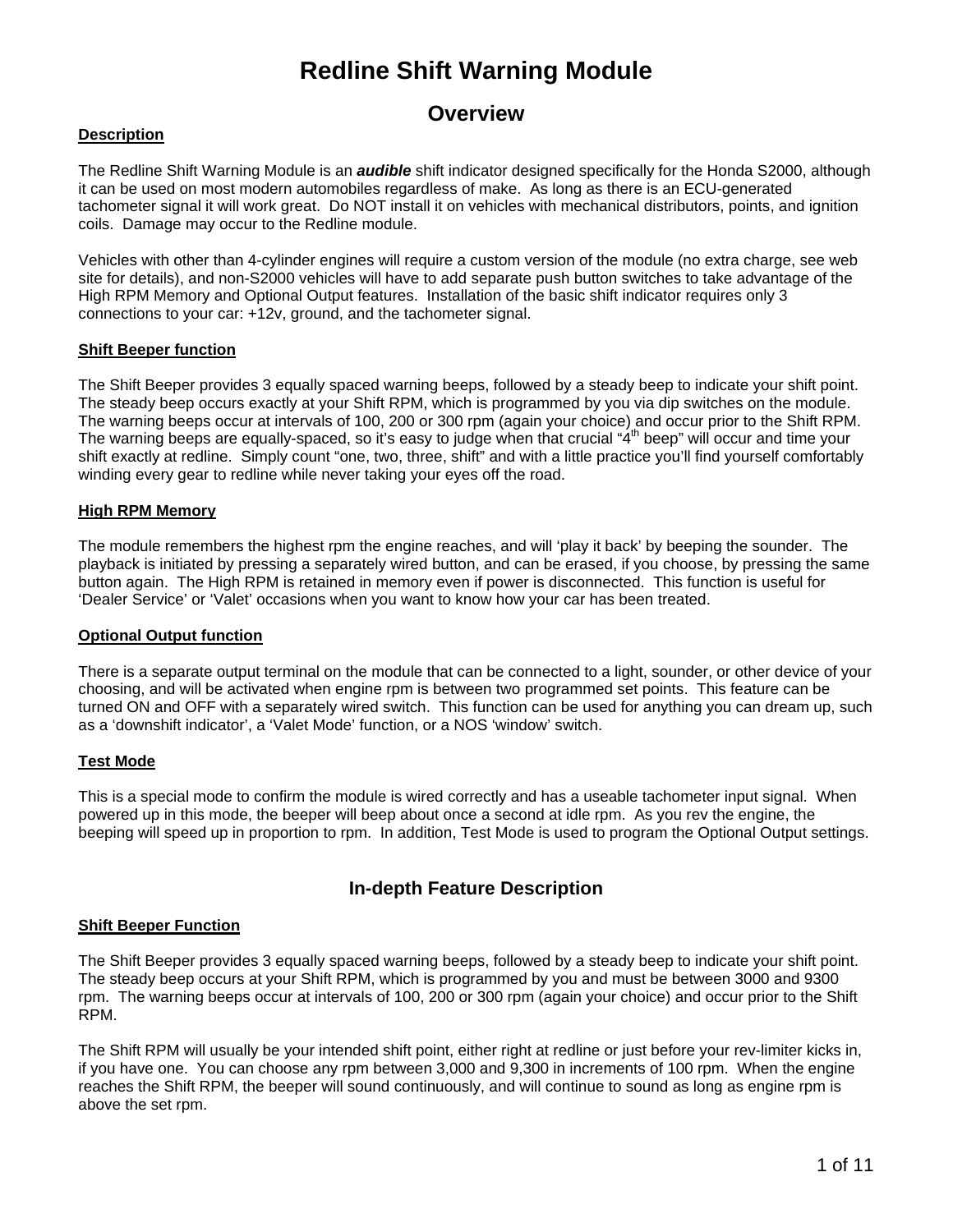The Interval setting determines how far apart the warning beeps will occur, and you can choose 100, 200, or 300 rpm Intervals. The warning beeps will always be at evenly spaced intervals subtracted from the Shift RPM setting. To make it easy to understand, here's an example:

Let's say you have set a Shift RPM of 8900, and you set the Interval to 200 (recommended setting for S2000). You will get warning beeps at 8300, 8500 and 8700 rpm, then a steady beep at 8900 rpm. If you change the Interval to 300, your warning beeps will be at 8000, 8300, and 8600, but the steady beep will still be at 8900. The Interval setting does not affect your Shift RPM, only how much warning you get.

The Shift Beeper operates all the time, and other than programming the Shift RPM and Interval settings, requires no attention, unless you want to change the settings.

The Shift RPM and Interval settings are read from the switches every time the module is powered up, so it's easy to change the settings. Just turn OFF the ignition, change the switches, and re-start the car. Your new settings will be in effect.

You can even change the settings while the car is running, but they won't take effect till the ignition is turned OFF and back ON. This feature makes it easy to test two different settings back-to-back.

#### **Try this experiment to see how it works:**

Set up the module for your Shift RPM, and Interval 100. Start the engine. Before driving off, and with the engine running, change the switches for Interval 200. Since the ignition is still ON, the module will not use the new settings; it will still be using 100 RPM as the Interval.

Now drive the car and get a feel for how the beeper works with an Interval of 100 rpm. When you are ready, turn the engine OFF, then start it up again and test the new settings. When you cycle the ignition OFF and ON, the module loads the new settings (Interval 200) without you having to play with the switches, so there's less time between tests, and it's easier to compare the two settings. Of course, now you're stuck with the new setting, unless you change the switches and cycle ignition power again.

#### **Optional Output Function**

The Optional Output function is like a second Shift Beeper and can be used for anything you dream up, such as a 'downshift indicator' or a 'Valet Mode' function. The module has a screw terminal (labeled OPT) that provides a ground output to activate a relay, sounder, or indicator of your choosing. The Optional Output function operates independently from the regular Shift Beeper and has some special features:

- It can use both a LOW RPM and a HIGH RPM set point
- The Output screw terminal is grounded only when engine rpm is between the Low and High rpm set points
- The Low and High rpm set points are programmed while in a special Test Mode, and are therefore not intended to be changed frequently
- The Optional Output function can be toggled ON and OFF via the Cruise buttons on a Honda S2000 or an external switch on other vehicles
- The Optional Output has 2 modes of operation Valet Mode and NOS mode.

**Valet Mode** is intended for use where someone else will be driving your car and you want to make sure they treat it gently. While you can't limit engine horsepower or lower the rev limiter point, you can make it uncomfortable for someone to rev the engine above what you consider to be reasonable. You do that by programming a Low rpm set point only, and connecting a very annoying siren (or a relay to activate the horn) to the output screw terminal, which will activate if engine rpm exceeds your programmed rpm.

**NOS Mode** is designed for use with a Nitrous Oxide system, and can be installed and programmed to prevent NOS activation until a specified rpm is reached, and then to cut off NOS at a higher rpm just prior to your redline. You program both a Low rpm and a High rpm setting, and the Optional Output will only activate if engine rpm is between these two points. NOS mode can also be used for a 'downshift indicator' if you connect the output to a light and set the High rpm setting appropriately.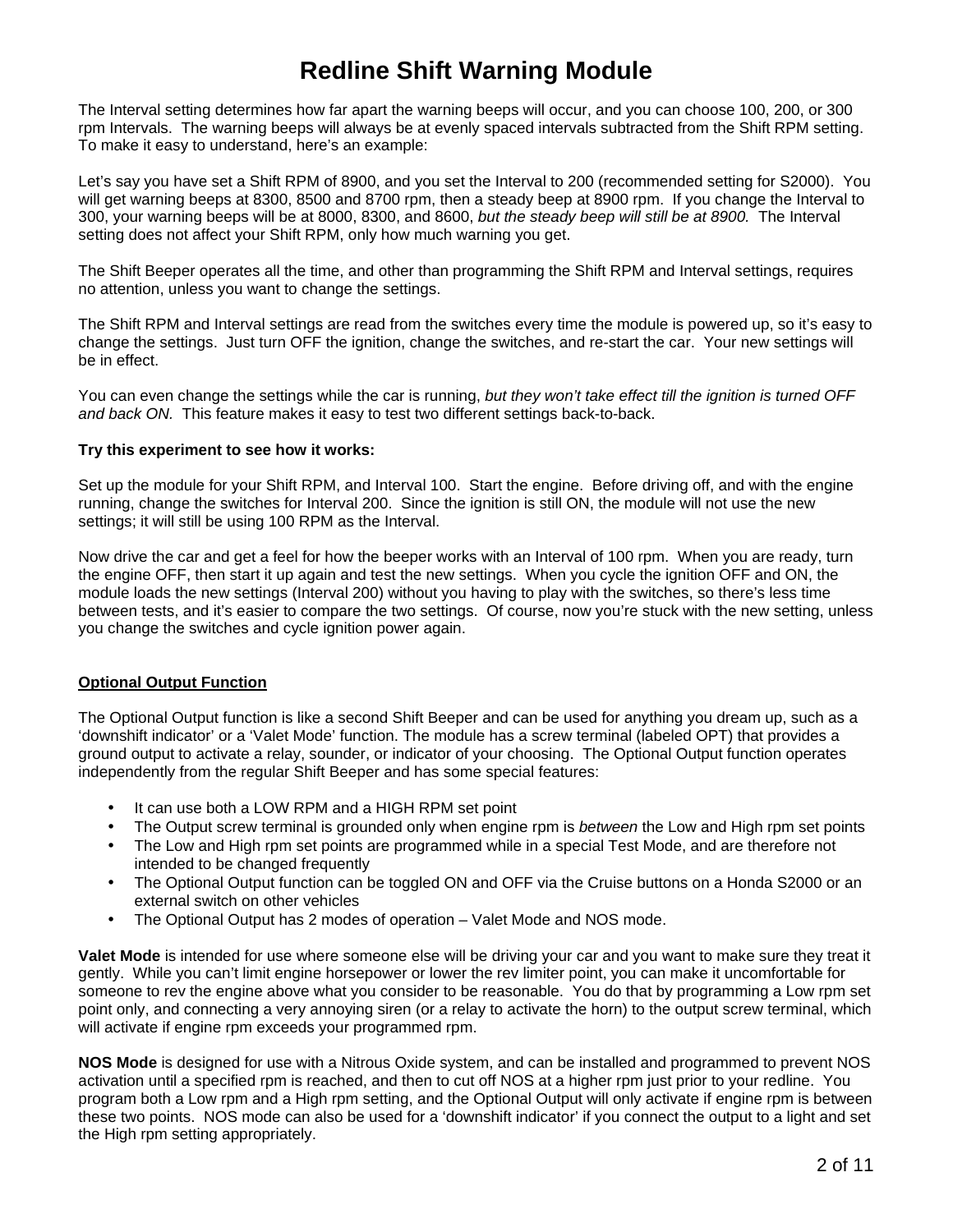Functionally, Valet Mode and NOS Mode are very similar. The difference is that Valet Mode does not use a High rpm setting, so the output will never turn off, no matter how high the engine revs. NOS Mode uses a High rpm setting to turn the output OFF when engine rpm exceeds the High setting. When you program the Redline module, if you select the same rpm for Low and High, the Module will operate in Valet Mode. If you program a higher rpm for the High setting, it operates in NOS Mode.

If you decide to use the Optional Output and have a Honda S2000, you may want to run wires (included in the kit) to the Cruise Control switches to allow easy ON/OFF control of this feature. If you do, the buttons will still work for Cruise Control (with minor limitations) but will also operate the Redline module. If you have a car other than the S2000, you can wire a momentary pushbutton to the module instead of using the Cruise switches (see installation instructions).

Once you have wired the module to the Cruise Control buttons you can activate the Optional Output by pressing the SET button for 3 seconds. When you do, the beeper will sound twice to confirm the function is active. To turn it OFF, simply press the SET button again for 3 seconds, and you will hear 3 beeps indicating it is OFF. It's easy to remember which beep pattern indicates ON or OFF, if you think of how many letters are in the words ON and OFF. Two letters are in the word 'ON', so two beeps indicates the function is ON.

The Optional Output function will stay ON until you turn it OFF. If it was active when you turned your car off, it will still be active when you come back and re-start the car. As a reminder, the module will beep twice when you turn ignition power back on with the Optional Output still active. That's just so you don't forget it is still ON, since it may have been several days since you last drove the car.

If you connected the Optional Output to a siren or horn for use as a "Valet Mode" and you activate Valet Mode by pressing the SET button, the siren will sound anytime the engine is above the Low RPM set point. When engine rpm drops below your set point, the siren will turn OFF. To disable Valet Mode, press the SET button again for 3 seconds. The beeper will sound 3 times to confirm the function is OFF. When Valet Mode is OFF, the siren will never sound, regardless of engine rpm.

If you are using the Optional Output to activate another device, like a downshift indicator light or your NOS system, you will need to program both a Low RPM and a High RPM setting during Test/Program mode. In NOS Mode, the Optional Output works in a range bounded by the LOW and HIGH set points. When you press the SET button for 3 seconds to activate the Optional Output, your connected device will only be activated if engine rpm is above the Low RPM setting, and below the High RPM setting. This is different than the Valet Mode operation, where the Output is activated anytime engine rpm is above the Low RPM setting. When you use 'NOS' mode your connected device will turn OFF again at the High RPM point.

Pressing the SET button again for 3 seconds will toggle the NOS mode OFF, just like it does for Valet Mode.

#### **High RPM Memory**

The module remembers the highest rpm the engine reaches, and will 'play it back' by beeping the sounder. If you have wired the module to the Cruise Control Buttons, pressing the RESUME button for 3 seconds will begin the playback sequence. When playback is initiated, the beeper will sound out a pattern of beeps indicating the maximum rpm since the last time the memory was reset. You will hear one series of beeps representing thousands, a short pause, and then another series of beeps representing hundreds. Then there will be a 3 second pause and the playback will repeat, in case you missed it the first time.

As an example, let's say you initiate playback and hear 5 beeps, a pause, and then 2 beeps. After 3 seconds, the pattern repeats. This indicates the module recorded an rpm of 5200. If you don't erase the memory, this reading will be retained until a higher engine rpm is recorded.

If you want to erase the memory, just initiate playback by pressing the RESUME button for 3 seconds, and during the playback tap the RESUME button again. The module will finish sounding out the pattern, and then it will give you 4 rapid beeps to indicate the memory has been reset. When the memory is erased, it always returns to a factory setting of 2200 rpm, which is the lowest rpm the module can record.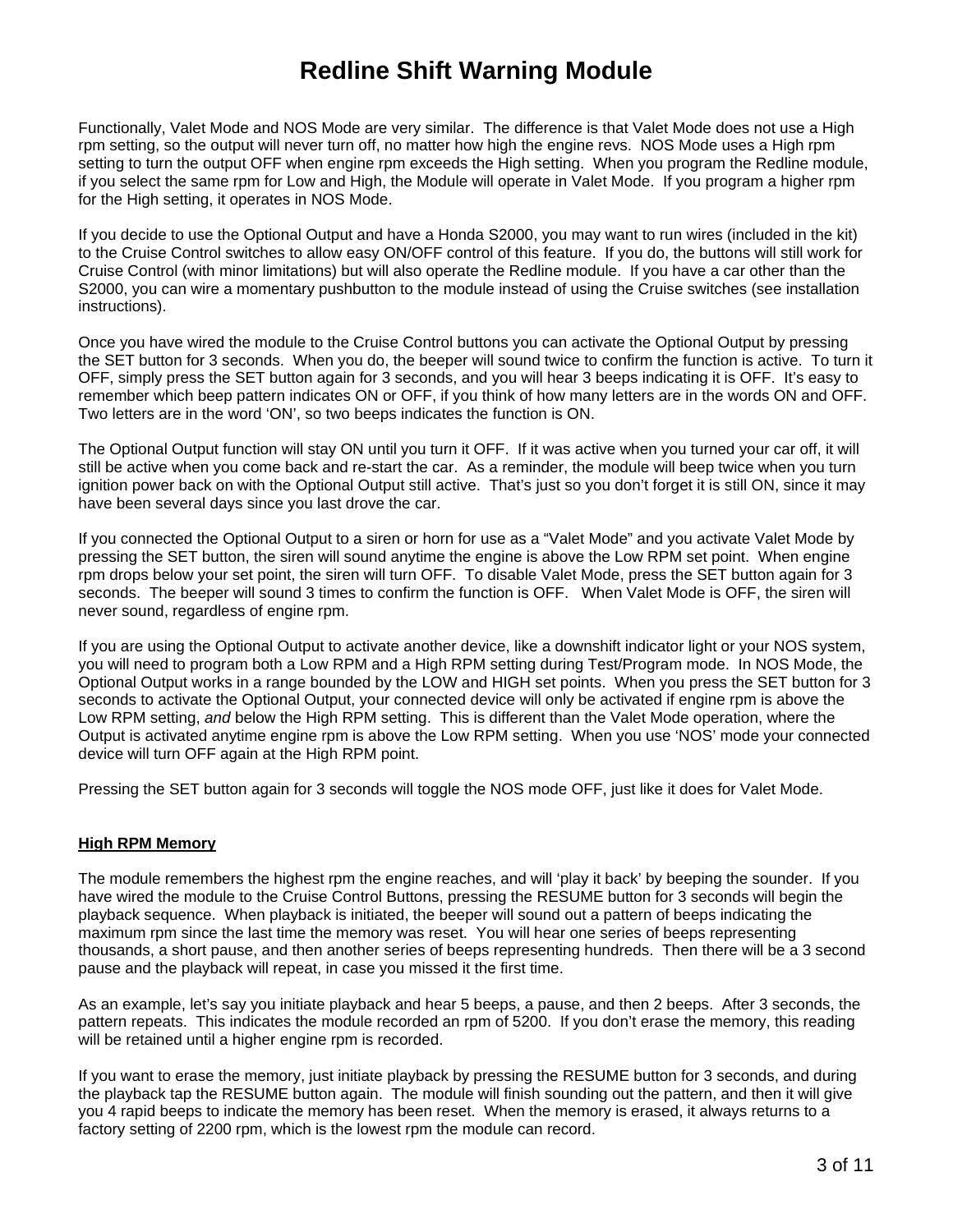### **Installation Instructions**

#### **Skills and tools required to install:**

- Remove one interior trim panel.
- Run one zip cord under dash to connect to Cruise Control buttons (optional if you want to use the High RPM Memory or switch the Optional Output on and off)
- Pair of regular pliers to attach the T-tap connectors to wires behind the passenger dash
- Wire strippers and pocket screwdriver to attach wires to Redline module

#### **Installation Procedure:**

Average installation times should be about an hour, more or less depending on your experience with automotive wiring. Note that these instructions assume you are installing the full kit, using the wires, connectors, and parts supplied by me. If you are doing your own wiring or something custom, you should refer to the Wiring Diagram at the end of this document.

1. Remove the passenger side dash access cover - 6 clips. Photo below shows the back side of the access panel so you can see where the clips are. Take your time if you've never had this panel off before, the clips are tight but will come off with careful pulling and prying and cursing. If you get in a hurry you can crack the panel (more cursing). A replacement panel costs \$9. Don't ask me how I know.

You can reach behind the dash to help pop the clips out, or carefully use a small pry bar to pry the panel out. Slide and wiggle the pry bar into the crack at the top right of the panel, until it's about 3/8" into the crack, and then gently pop the clip loose. Move the pry bar to the center of the panel and repeat. Then do the clip at the top left. Tilt the panel outward to help you locate and pop the bottom clips off.



- 2. Locate the wires you'll be connecting to by referring to the photos on page 5. Connect the 3 T-tap connectors, using pliers to squeeze the connector around each wire. You do not need to strip the wires; the connectors will make contact through the insulation. Connect as follows:
	- 1st connector to the yellow wire on the Convertible Top Module (ignition power).
	- 2nd connector tap into one of the black ground wires on the Convertible Top Module. There are 3 black wires on bottom left of the module: you can connect to any of the three.
	- 3rd connector to the blue wire on connector C204, pin 5. It's easiest to first find the brown wire because it's the only one on this connector. Then look right below it for the blue tach wire. Make sure you get the correct blue wire. There are several blue wires in this connector, but the wrong ones all have colored stripes, and there's a light blue wire too. The one you want is medium blue with no stripes down the length of the wire.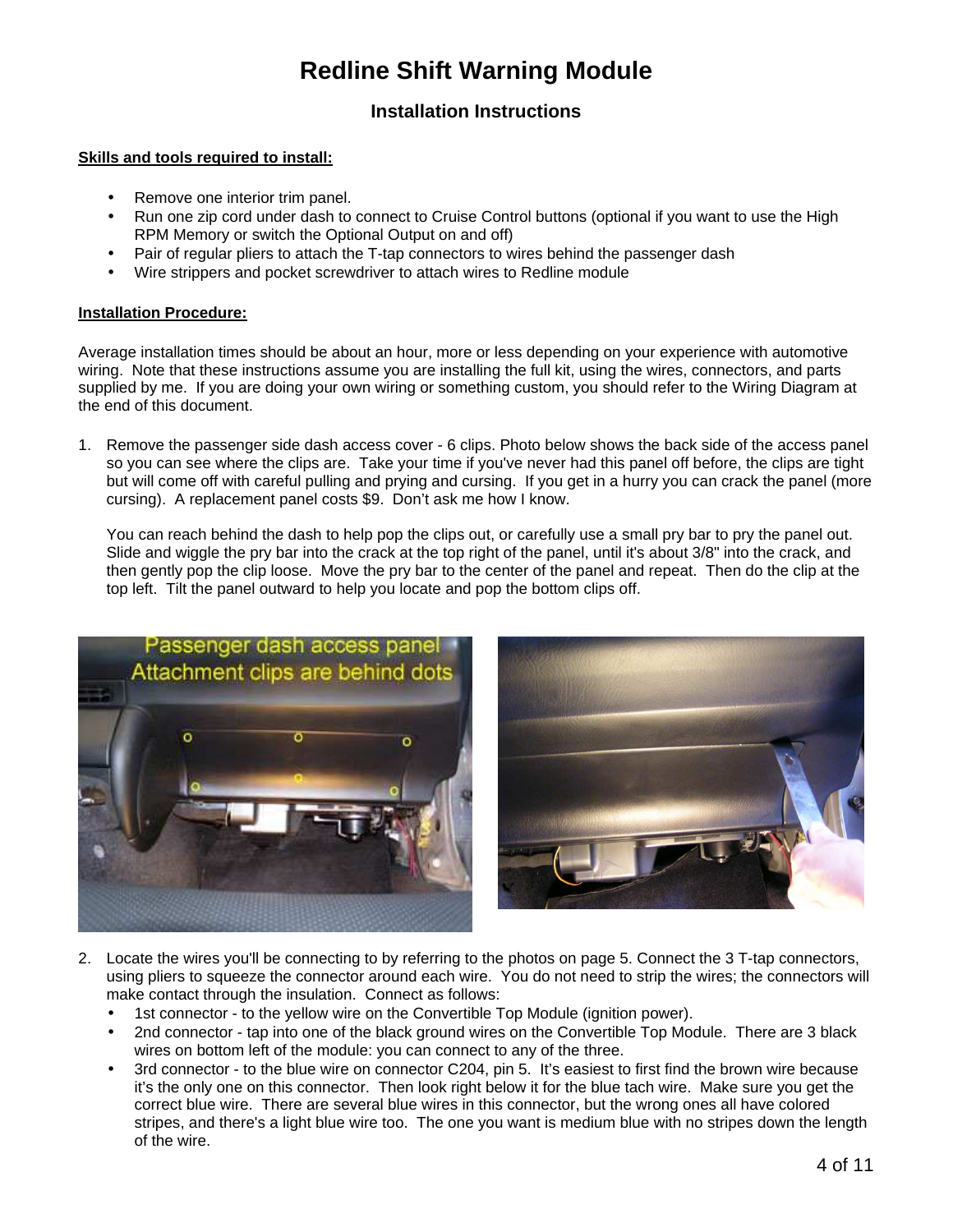**Here's what you'll see behind the passenger dash access panel** 



- 3. Plug the Redline module wires into the T-tap connectors as follows. Photo shows the +12v and tach connections.
	- Red or orange (+12v power) to the 1st T-tap connector (yellow wire on the Convertible Top Module)
	- Black (ground wire) to the 2nd connector (black wire on Convertible Top Module)
	- White to the 3rd connector (blue wire on connector 204)



#### **Close-up of tach wire on C204 T-taps in place for +12v and tach connections**

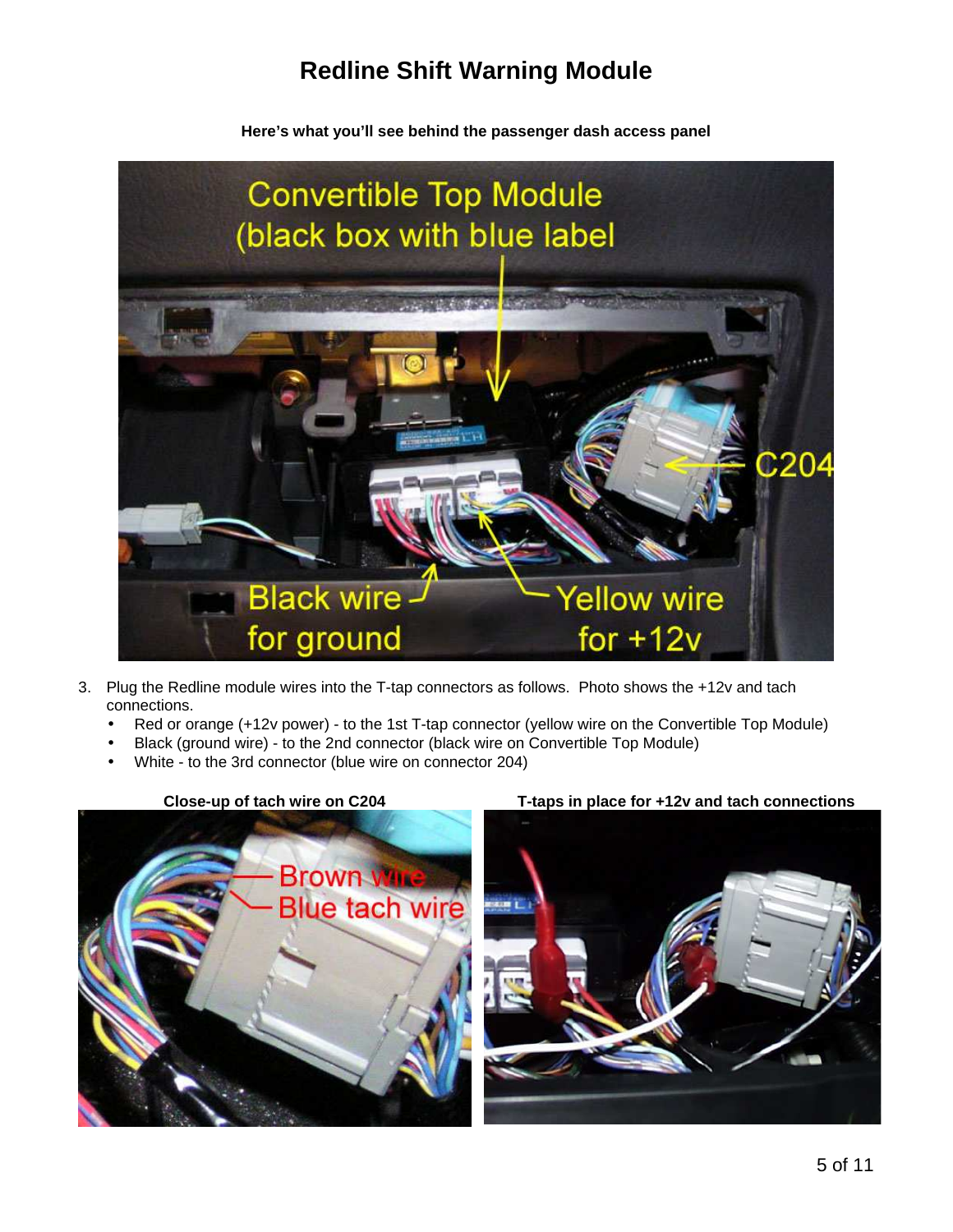#### **Steps 4 to 8 are only if you are using the Optional Output or High RPM Playback and are installing in a Honda S2000.**

- 4. Run the supplied zip cord from behind the passenger dash to under the driver's side dash. You can route the wire above the radio by taping the wire to a stiff piece of wire or a long ty-rap and pushing it through the dash. Make sure the end with the pre-attached connectors ends up under the driver's side to connect to the Cruise Control wires.
- 5. Locate the Cruise Control module. It's under the driver's dash, between the clutch and brake assemblies, and just forward of the fuse box. It's a metal box about 3" x 3" x 1", and has one blue connector plugged into it from the bottom, right up against the brake light switch. If you look at the photo below, you should be able to find it by looking up under the dash from just in front of the driver's seat.



6. Unplug the connector from the Cruise Control Module, and remove the electrical tape and plastic loom to expose a few inches of the harness. You will need to depress the connector's locking clip in order to unplug the connector. Photo below left shows the connector unplugged, and below right shows a close-up of the connector with the wires you need to connect to.



7. Connect two T-tap connectors to the Cruise Control wires, using your pliers. First connector goes to the light green wire with a black stripe (far left wire in photo). Second connector goes to the light green wire with a red stripe (second from left wire).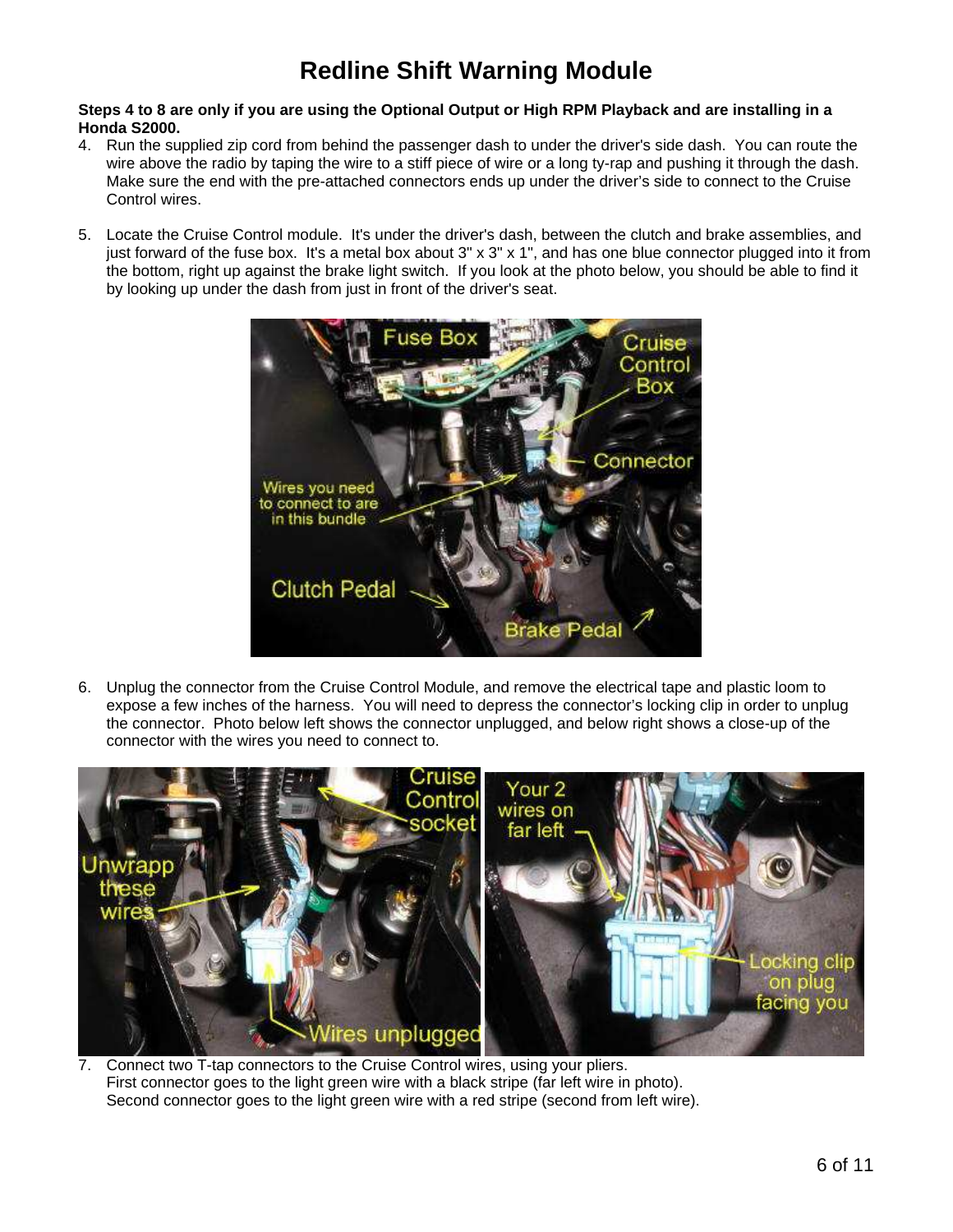8. Plug in the zip cord connectors like this:

Plug the solid black side of the zip cord to the first connector (light green/black). Plug the white stripe side of the zip cord into the second connector (light green/red). Now, plug the wire harness connector back into the Cruise Control module.

- 9. Connect the wires to the Redline module screw terminals as follows:
	- Black from the ground wire to the **GND** screw terminal
	- Red to the **+12V** terminal. This screw terminal also gets the red wire from the beeper and the mini-siren (3 red wires total).
	- White to the **Tach** terminal
	- Black wire from Shift beeper to the **Beep** terminal
	- Black wire from mini-siren to the **OPT** terminal
	- Solid black side of Cruise Control zip cord to the **RES** terminal
	- White stripe side of Cruise Control zip cord to the **SET** terminal
- 10. Attach the Redline Module to the front of the fan housing, about 1/2 inch from the bottom edge, using the larger piece of Velcro supplied. Using the smaller piece of Velcro, attach the beeper to the front of the fan housing as shown in photo below. Do not install any lower, as the module may be visible after replacing the access cover. Mounted in this position, you should be able to reach under the dash and remove the module (for reprogramming) without having to remove the access cover.



- 11. If you are connecting a siren or sounder to the Optional Output, wire the negative side to the OPT terminal on the module and the positive side to the +12v terminal. Only use devices that draw 1/2 amp or less as higher currents may damage the module. If you need to operate a device that uses more current, use the module to operate a relay and the relay to activate the device.
- 12. Use your Redline module as-is, or follow the Programming Instructions to load your own settings. The module comes pre-programmed with the following settings:
	- Shift Point 8800 RPM
	- Interval 200 RPM
	- Optional Output Low RPM 5000
	- Optional Output High RPM 5000 (for Valet mode operation)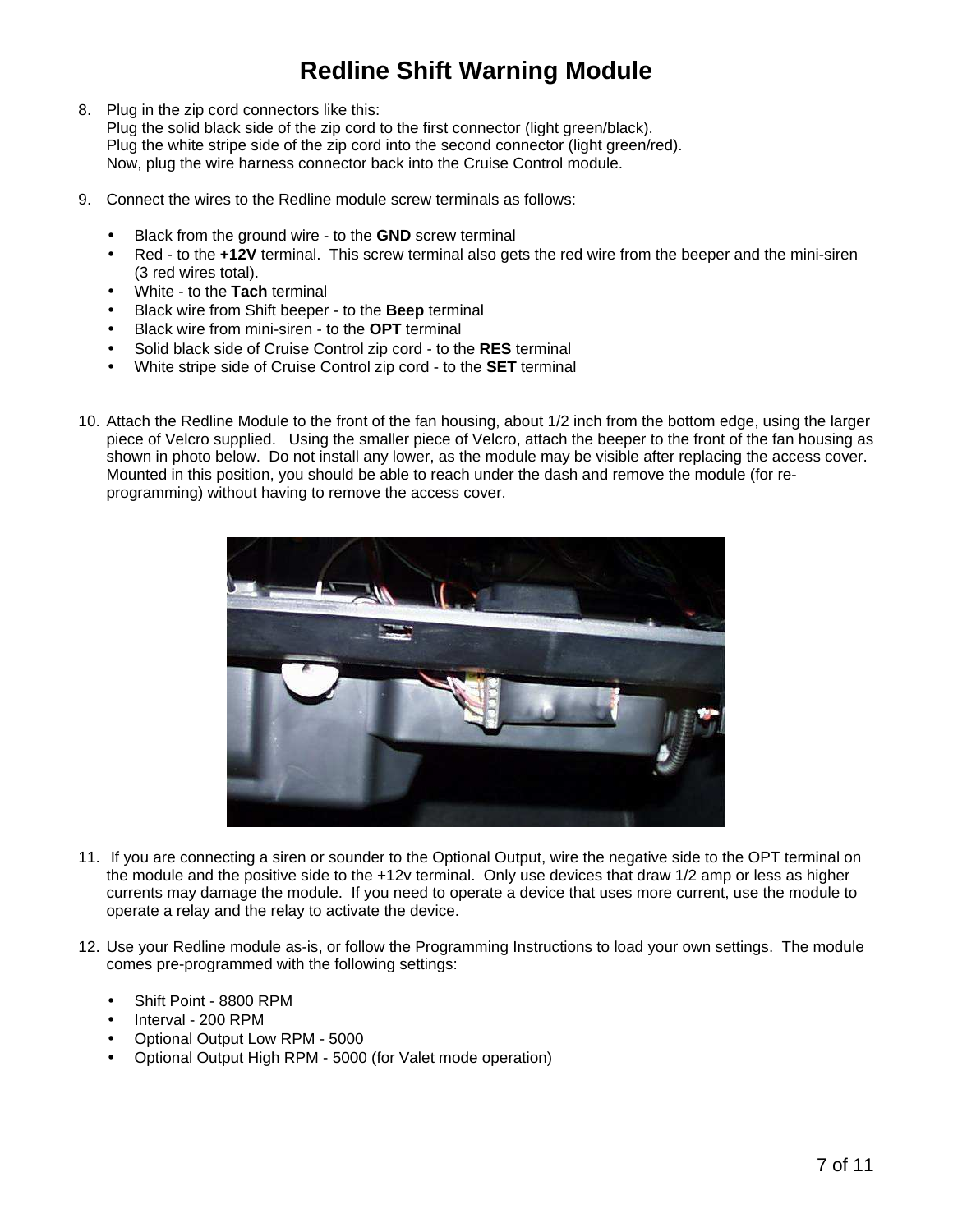# **Redline Module Wiring Diagram** using theCruise Control Buttons

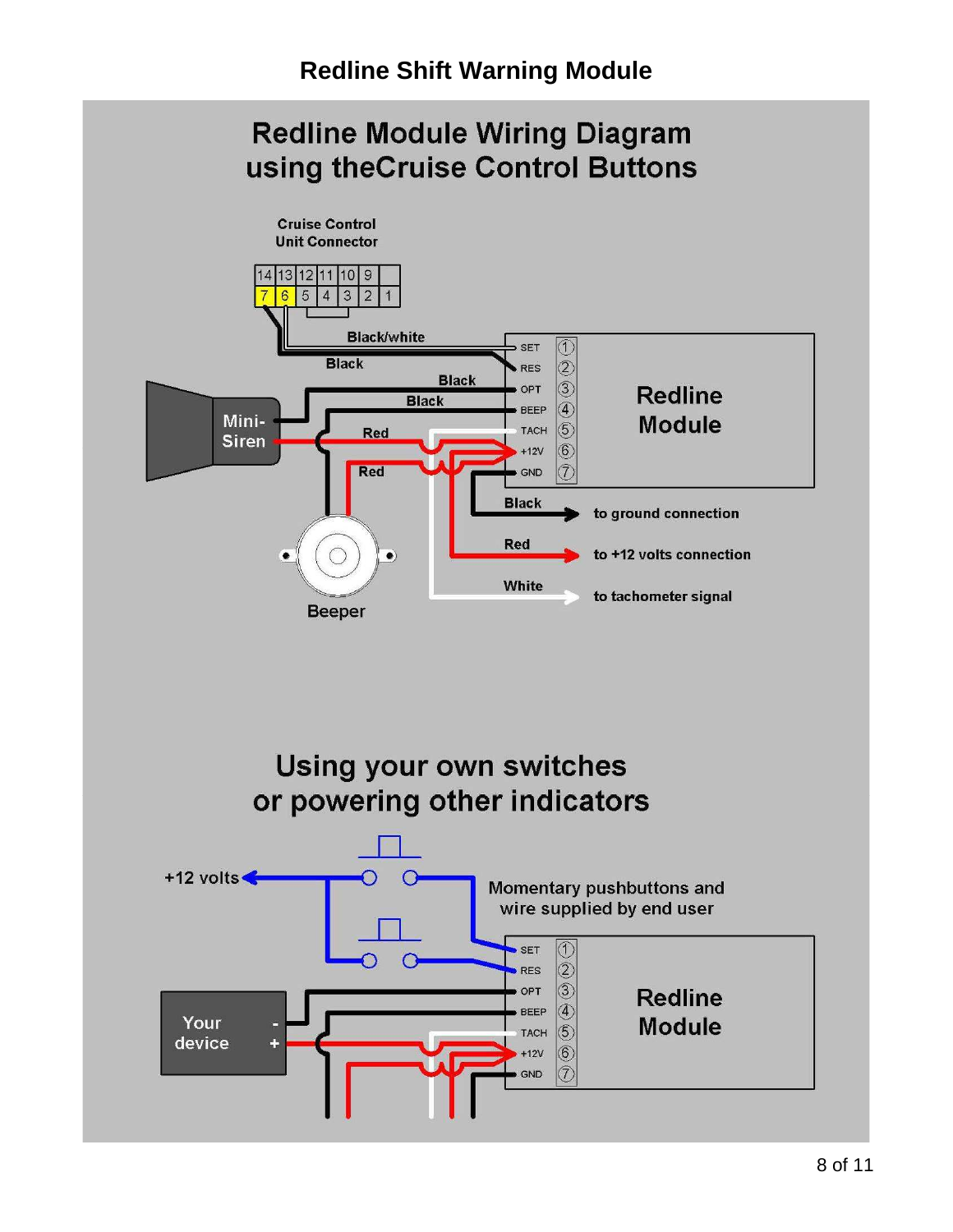### **Programming the Redline Module**

Programming of the module is accomplished by setting Dip Switches. There is one set of 8 switches on the right end of the module.

#### **Shift Beeper settings:**

The **Interval** is set using switches 1 & 2. You can choose 100, 200, or 300 rpm Intervals, as shown in the programming charts.

The **Shift RPM** is set using switches 3 – 8, and covers a range of 3,000 to 9,300 rpm. Refer to the programming chart to see how to set the switches.

#### **Optional Output settings:**

The Optional Output uses a Low RPM setting and a High RPM setting, which are programmed with switches  $3 - 8$ when the module is in Test Mode. Use the same programming charts for the Optional Output rpm values as for the Shift Beeper rpm values. Interval values are not used for the Optional Output.

#### **Recommended Programming Procedure**

Decide how you will use the Optional Output (either Valet Mode or NOS Mode), and determine the low and high rpm settings you want. If you don't intend to use it you can skip steps 2 through 5. Next decide what your intended Shift RPM will be and what Warning Interval you will use. Then follow this procedure and have the Programming Charts handy:

- 1) Set switches 1 & 2 OFF (down).
- 2) Set switches 3 8 for the Low RPM value to be used with the Optional Output.
- 3) Turn the Ignition ON this puts the module in Test / Program Mode. **Do not start the car**.
	- a) When the module powers up in Test Mode, it automatically loads the RPM setting from switches 3 8 into memory, to be used as the Optional Output Low RPM value.
- 4) Change switches 3 8 to reflect the High RPM value to be used for the Optional Output.
	- a) If you are not going to use a High RPM setting (as in 'Valet Mode'), leave the switches set the same as for the Low RPM setting.
- 5) Press the SET button once (or your momentary button if not a Honda S2000).
	- a) When you press the SET button, you will hear 4 quick beeps, indicating the module is programmed for NOS Mode and has stored the switch settings as the High RPM value.
	- b) If you did not change the switches, when you press SET you will hear 6 quick beeps, indicating the module is programmed for Valet Mode, and has no High RPM setting.
- 6) Now start the car. You should hear a beep about every second, and it will beep more frequently as engine rpm is increased. This verifies your tachometer connection is good.
- 7) Turn the ignition OFF.
- 8) Change the dipswitches to set the Interval and Shift RPM values for the Shift Beeper.

You're done. Next time you start the car the module will load the Shift RPM and Interval settings into memory. These settings will be in effect until you change them, and then power the ignition OFF and back ON. To change the Optional Output settings, you must put the unit back into Test / Program Mode.

#### **Customizing the installation:**

The beeper I supply is a 12 volt piezo sounder and can be relocated by extending the wires with 22 or 24-gauge speaker wire. You can even add additional sounders or a light as long as the total current drain is less than 1/2 amp. Remember that both the Beeper output and the Optional Output provide a GROUND when they are activated, so you need to connect the negative wire of your device to the module's output screw terminal, and the positive wire of your device to a +12 volt source.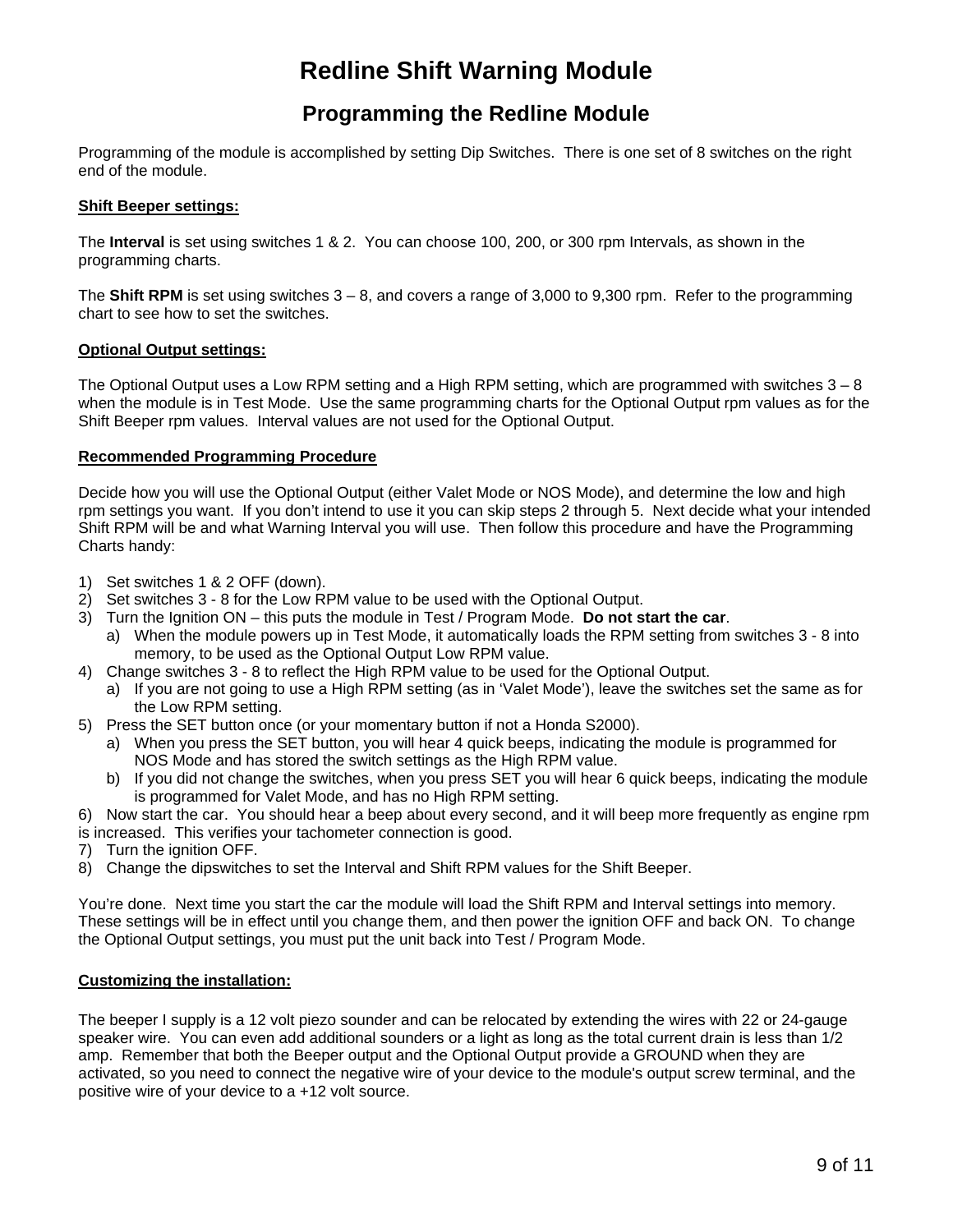### **Dip Switch Setting Charts**

Use the charts below to determine how to set the switches for the **Shift RPM** and **Interval** values you want.

| Dip Switch 1 - 2         |  |  |  |  |  |
|--------------------------|--|--|--|--|--|
|                          |  |  |  |  |  |
| <b>Test/Program Mode</b> |  |  |  |  |  |
| 100 RPM Interval         |  |  |  |  |  |
| 200 RPM Interval         |  |  |  |  |  |
| 300 RPM Interval         |  |  |  |  |  |

 $\frac{1}{\ast}$  = dip switch down  $\frac{1}{\ast}$  = dip switch up

Dip Switch 3 - 8

| Dip Switch 3 - 8 |  |
|------------------|--|
|                  |  |

### $D$ in Switch  $3 - 8$

| RPM  | 3                       | 4                   | 5                              | 6                       | 7                                                                                                                                                                                                                                                                                                                                                                                                                               | 8                       |
|------|-------------------------|---------------------|--------------------------------|-------------------------|---------------------------------------------------------------------------------------------------------------------------------------------------------------------------------------------------------------------------------------------------------------------------------------------------------------------------------------------------------------------------------------------------------------------------------|-------------------------|
| 3000 |                         |                     |                                |                         |                                                                                                                                                                                                                                                                                                                                                                                                                                 |                         |
| 3100 | t                       |                     |                                |                         |                                                                                                                                                                                                                                                                                                                                                                                                                                 |                         |
| 3200 | $\overline{\mathbf{t}}$ | $\ddagger$          |                                |                         | ł                                                                                                                                                                                                                                                                                                                                                                                                                               | ↓                       |
| 3300 | יוווויים<br>די          | t                   |                                |                         |                                                                                                                                                                                                                                                                                                                                                                                                                                 |                         |
| 3400 | $\frac{1}{2}$           |                     | $\ddot{\uparrow}$              |                         |                                                                                                                                                                                                                                                                                                                                                                                                                                 |                         |
| 3500 |                         |                     | t                              |                         |                                                                                                                                                                                                                                                                                                                                                                                                                                 |                         |
| 3600 |                         | $\ddagger$          | $\overline{\mathbf{t}}$        |                         |                                                                                                                                                                                                                                                                                                                                                                                                                                 |                         |
| 3700 |                         | t                   | t                              |                         |                                                                                                                                                                                                                                                                                                                                                                                                                                 |                         |
| 3800 |                         |                     | $\ddot{\bar{\bm{\mathsf{t}}}}$ | $\ddagger$              | $\frac{1}{2}$                                                                                                                                                                                                                                                                                                                                                                                                                   |                         |
| 3900 | <u>↓</u><br>↑           |                     |                                | $\overline{\textbf{f}}$ |                                                                                                                                                                                                                                                                                                                                                                                                                                 |                         |
| 4000 | $\overline{\mathbf{t}}$ | $\ddagger$          |                                | $\ddagger$              |                                                                                                                                                                                                                                                                                                                                                                                                                                 | ļ                       |
| 4100 |                         | t                   |                                | t                       |                                                                                                                                                                                                                                                                                                                                                                                                                                 |                         |
| 4200 | $\overline{\mathbf{t}}$ |                     | $\overline{\mathbf{t}}$        | $\overline{\mathbf{f}}$ |                                                                                                                                                                                                                                                                                                                                                                                                                                 |                         |
| 4300 |                         |                     | $\overline{\textbf{t}}$        | t                       |                                                                                                                                                                                                                                                                                                                                                                                                                                 |                         |
| 4400 |                         | $\ddot{\textbf{t}}$ | $\ddagger$                     | $\ddagger$              |                                                                                                                                                                                                                                                                                                                                                                                                                                 |                         |
| 4500 | $\ddot{\textbf{t}}$     | t                   | t                              | $\ddot{\textbf{t}}$     |                                                                                                                                                                                                                                                                                                                                                                                                                                 |                         |
| 4600 |                         |                     |                                |                         | $\ddot{\uparrow}$                                                                                                                                                                                                                                                                                                                                                                                                               |                         |
| 4700 | t                       |                     |                                |                         | $\overline{\textbf{t}}$                                                                                                                                                                                                                                                                                                                                                                                                         |                         |
| 4800 |                         |                     |                                |                         | $\frac{1}{\sqrt{1-\frac{1}{2}}}\frac{1}{\sqrt{1-\frac{1}{2}}}\frac{1}{\sqrt{1-\frac{1}{2}}}\frac{1}{\sqrt{1-\frac{1}{2}}}\frac{1}{\sqrt{1-\frac{1}{2}}}\frac{1}{\sqrt{1-\frac{1}{2}}}\frac{1}{\sqrt{1-\frac{1}{2}}}\frac{1}{\sqrt{1-\frac{1}{2}}}\frac{1}{\sqrt{1-\frac{1}{2}}}\frac{1}{\sqrt{1-\frac{1}{2}}}\frac{1}{\sqrt{1-\frac{1}{2}}}\frac{1}{\sqrt{1-\frac{1}{2}}}\frac{1}{\sqrt{1-\frac{1}{2}}}\frac{1}{\sqrt{1-\frac{$ |                         |
| 4900 |                         | ŧ                   |                                |                         |                                                                                                                                                                                                                                                                                                                                                                                                                                 |                         |
| 5000 |                         |                     | $\overline{1}$                 |                         | $\overline{\mathbf{f}}$                                                                                                                                                                                                                                                                                                                                                                                                         | $\overline{\mathbf{t}}$ |
| 5100 |                         | ŀ                   | t                              |                         | t                                                                                                                                                                                                                                                                                                                                                                                                                               |                         |

| <b>RPM</b> | 3 | 4 | 5          | 6                       | 7                       | 8                       |  |  |
|------------|---|---|------------|-------------------------|-------------------------|-------------------------|--|--|
| 5200       |   | t | t          |                         | $\ddagger$              |                         |  |  |
| 5300       | t | t | t          |                         | t                       |                         |  |  |
| 5400       |   |   |            |                         | $\overline{\mathbf{f}}$ |                         |  |  |
| 5500       | t |   |            | t                       | $\overline{\mathbf{f}}$ |                         |  |  |
| 5600       |   |   |            |                         | $\ddot{\textbf{t}}$     |                         |  |  |
| 5700       | t | t |            |                         | t                       |                         |  |  |
| 5800       |   |   |            | $\overline{\mathbf{f}}$ | $\ddot{\uparrow}$       |                         |  |  |
| 5900       |   |   |            |                         | t                       |                         |  |  |
| 6000       |   |   |            |                         | $\overline{\mathbf{f}}$ |                         |  |  |
| 6100       |   |   |            |                         |                         |                         |  |  |
| 6200       |   |   |            |                         |                         |                         |  |  |
| 6300       | t |   |            |                         |                         |                         |  |  |
| 6400       | Ļ |   |            |                         |                         |                         |  |  |
| 6500       | t |   |            |                         |                         | $\overline{\mathbf{f}}$ |  |  |
| 6600       |   |   |            |                         |                         |                         |  |  |
| 6700       | t |   | t          |                         |                         | ł                       |  |  |
| 6800       |   |   | $\ddagger$ |                         |                         |                         |  |  |
| 6900       |   |   |            |                         |                         | t                       |  |  |
| 7000       |   |   |            |                         |                         |                         |  |  |
| 7100       |   |   |            |                         |                         |                         |  |  |
| 7200       |   |   |            |                         |                         |                         |  |  |
| 7300       |   |   |            |                         |                         |                         |  |  |

| טוע<br>งพแผน<br>J<br>o |   |                         |                         |                      |                         |                      |  |  |
|------------------------|---|-------------------------|-------------------------|----------------------|-------------------------|----------------------|--|--|
| RPM                    | 3 | 4                       | 5                       | 6                    | 7                       | 8                    |  |  |
| 7400                   |   |                         | t                       | ٠                    |                         | t                    |  |  |
| 7500                   |   |                         |                         |                      |                         | ţ                    |  |  |
| 7600                   |   | $\pmb{\dagger}$         | ↟                       | $\ddot{\phantom{1}}$ |                         | $\ddot{\phantom{1}}$ |  |  |
| 7700                   |   | $\ddot{\uparrow}$       |                         |                      | I                       | t                    |  |  |
| 7800                   |   |                         |                         |                      |                         | t                    |  |  |
| 7900                   |   | t                       |                         |                      | t                       | t                    |  |  |
| 8000                   |   | $\hat{\mathsf{t}}$      |                         |                      | $\ddagger$              |                      |  |  |
| 8100                   | t | t                       |                         |                      | t                       | t                    |  |  |
| 8200                   |   | $\overline{\mathbf{t}}$ |                         |                      | $\overline{\mathbf{f}}$ |                      |  |  |
| 8300                   |   | ł                       | $\ddot{\uparrow}$       |                      | t                       | $\ddot{\uparrow}$    |  |  |
| 8400                   |   |                         |                         |                      |                         |                      |  |  |
| 8500                   |   | t                       | t                       |                      | t                       | t                    |  |  |
| 8600                   |   | $\ddot{\ddot{\bullet}}$ | $\overline{\mathbf{t}}$ |                      | t                       |                      |  |  |
| 8700                   |   | t                       |                         |                      | ł                       |                      |  |  |
| 8800                   |   |                         |                         |                      | $\ddagger$              |                      |  |  |
| 8900                   |   | t                       |                         | t                    | t                       | t                    |  |  |
| 9000                   |   | $\ddot{\bullet}$        | t                       | $\ddagger$           | $\pmb{\dagger}$         | $\ddot{\mathbf{t}}$  |  |  |
| 9100                   |   |                         | Ì                       |                      | ł                       | t                    |  |  |
| 9200                   |   | t                       | $\ddot{\phantom{1}}$    | ł                    | $\ddagger$              |                      |  |  |
| 9300                   |   |                         |                         |                      |                         |                      |  |  |